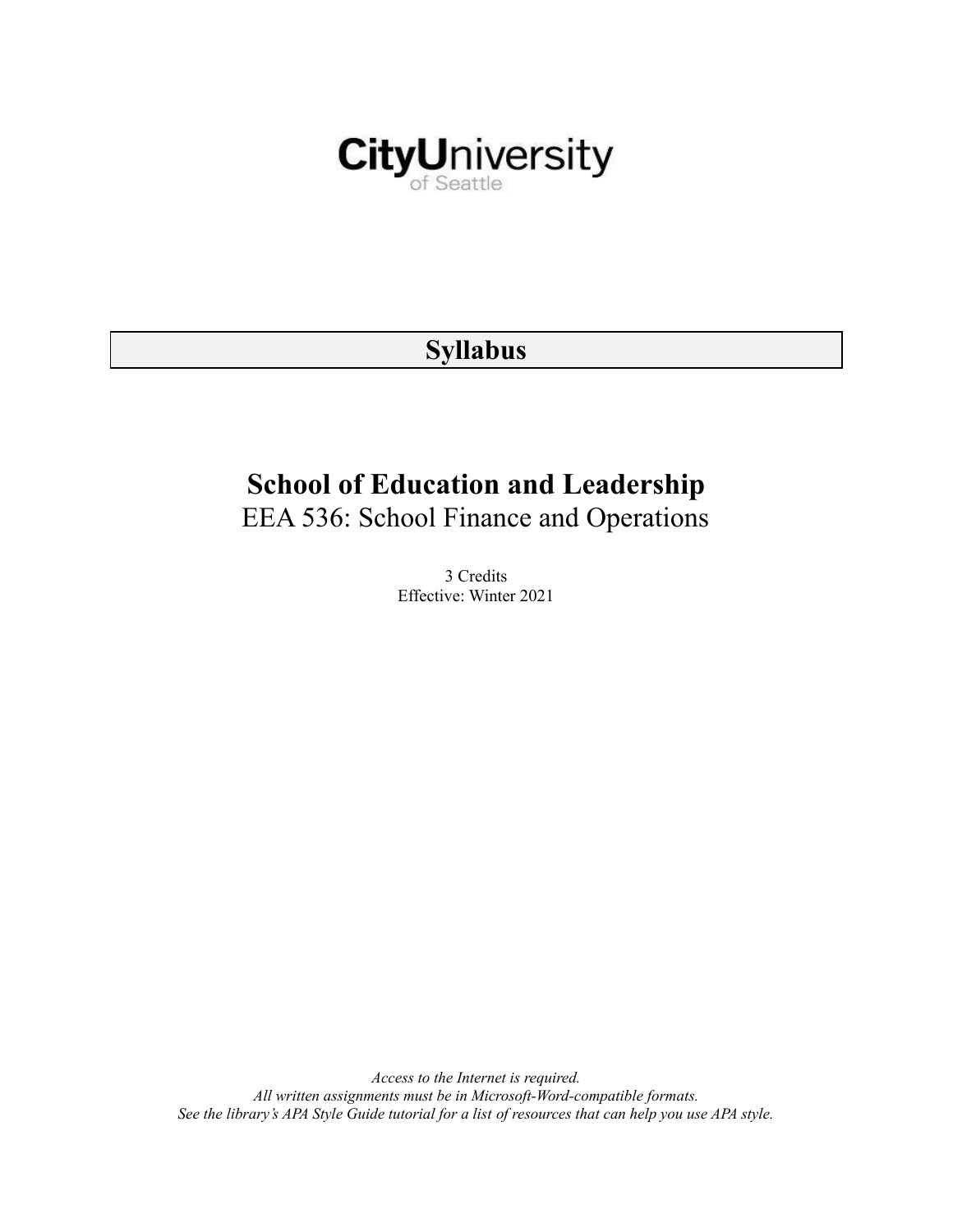# **FACULTY**

Faculty Name: FACULTY NAME

Contact Information: CONTACT INFORMATION

# [INSTRUCTOR MAY INSERT PERSONAL MESSAGE IF DESIRED]

# **COURSE DESCRIPTION**

In this course, candidates develop an understanding of how schools are financed and knowledge of best practices in the acquisition of resources, budgeting, accounting, and the fiscal stewardship of the school's human and financial resources. Topics include the formulation of the budget, the development of budget priorities, the administration of budget expenditures, and administration of the school's facilities and financial resources. Candidates become knowledgeable about the budgeting process and the school financial management responsibilities of the educational leader.

# **COURSE RESOURCES**

Required and recommended resources to complete coursework and assignments are found on the course [Reading](https://nam03.safelinks.protection.outlook.com/?url=https%3A%2F%2Fcityu.alma.exlibrisgroup.com%2Fleganto%2Flogin%3Fauth%3DSAML&data=04%7C01%7CMMara%40cityu.edu%7C70673ce0fe0144040eda08d87472e204%7Cb3fa96d9f5154662add763d854e39e63%7C1%7C0%7C637387384066198115%7CUnknown%7CTWFpbGZsb3d8eyJWIjoiMC4wLjAwMDAiLCJQIjoiV2luMzIiLCJBTiI6Ik1haWwiLCJXVCI6Mn0%3D%7C1000&sdata=JbwP%2Fm5Q%2BMgIUWa%2FXceos%2BoiLv0DX%2B%2FL%2BNGNMbX9P8E%3D&reserved=0) List. The reading list can be found under Course Information in Blackboard as well as from the library homepage.

Note: Required resources that must be purchased by the student are tagged "Purchase from a vendor of your choosing." Required resources with a direct link, "Available through CityU Library", are available at no cost to students.

Students in Canada will see required resources they need to purchase tagged "Purchase from the Canadian Bookstore." Students outside the U.S. and Canada should contact their advisor or textbook coordinator for additional information.

# **CITYU LEARNING GOALS**

This course supports the following City University learning goals:

• Critical thinkers and information literate

# **COURSE OUTCOMES**

In this course, learners:

- Evaluate the school system's practices in setting priorities for budget development within provincial and district regulations
- Apply sound financial practices in developing budgets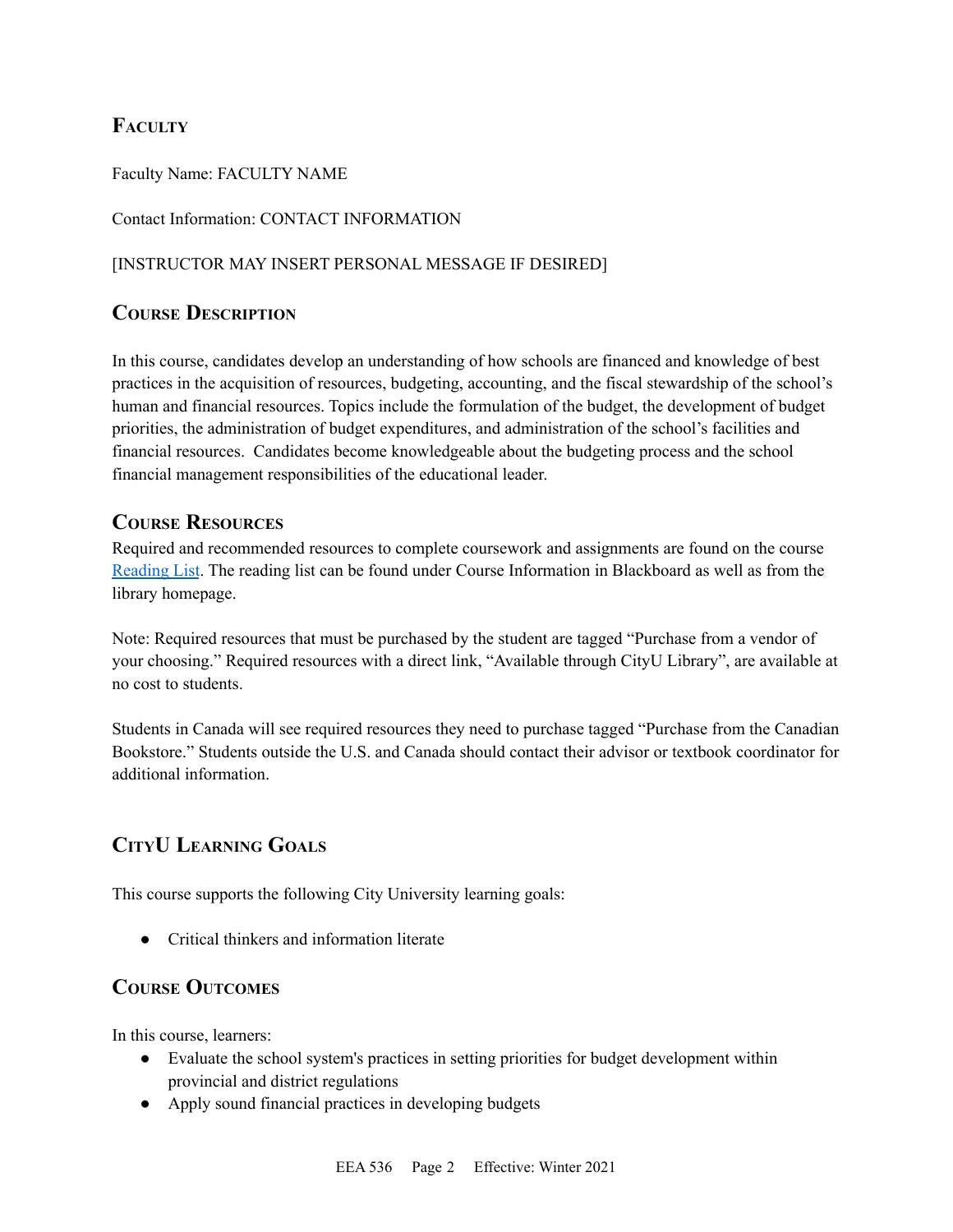● Evaluate staff, parent, and community involvement related to development of the school's budget

# **CORE CONCEPTS, KNOWLEDGE, AND SKILLS**

- Basic education funding;
- Apportionment formula;
- Capital projects fund;
- Direct and indirect expenditures;
- Fiscal stewardship;
- General fund;
- Local effort assistance funding;
- Maintenance of school buildings and grounds;
- Policy and political influences;
- School safety;
- Special education funding

# **OVERVIEW OF COURSE GRADING**

The grades earned for the course will be derived using City University of Seattle's decimal grading system, based on the following:

| <b>Overview of Required Assignments</b>                                                                                                    | % of Final Grade |
|--------------------------------------------------------------------------------------------------------------------------------------------|------------------|
| Reflection Report and Oral Presentation<br>on Interviews with Principal and<br>Superintendent or School System<br><b>Financial Officer</b> | 25%              |
| Analysis and Summary of Content and<br>Financial Impacts of a Collective<br><b>Bargaining Agreement</b>                                    | 25%              |
| Allocation of Resources Aligned with<br>respect to relevant Provincial<br>Leadership Standards                                             | 25%              |
| <b>Instructor Determined Assignments</b><br>(Also Including Participation)                                                                 | 25%              |
| <b>TOTAL</b>                                                                                                                               | 100%             |

# **SPECIFICS OF COURSE ASSIGNMENTS**

The instructor will provide grading rubrics that will provide more detail as to how this assignment will be graded.

Reflection Report and Oral Presentation on Interviews with Principal and Superintendent or School System Financial Officer

The candidate interviews a school administrator (principal) and a central office supervisor or, in larger districts, the central administrative officer who serves as the financial officer for the school or program.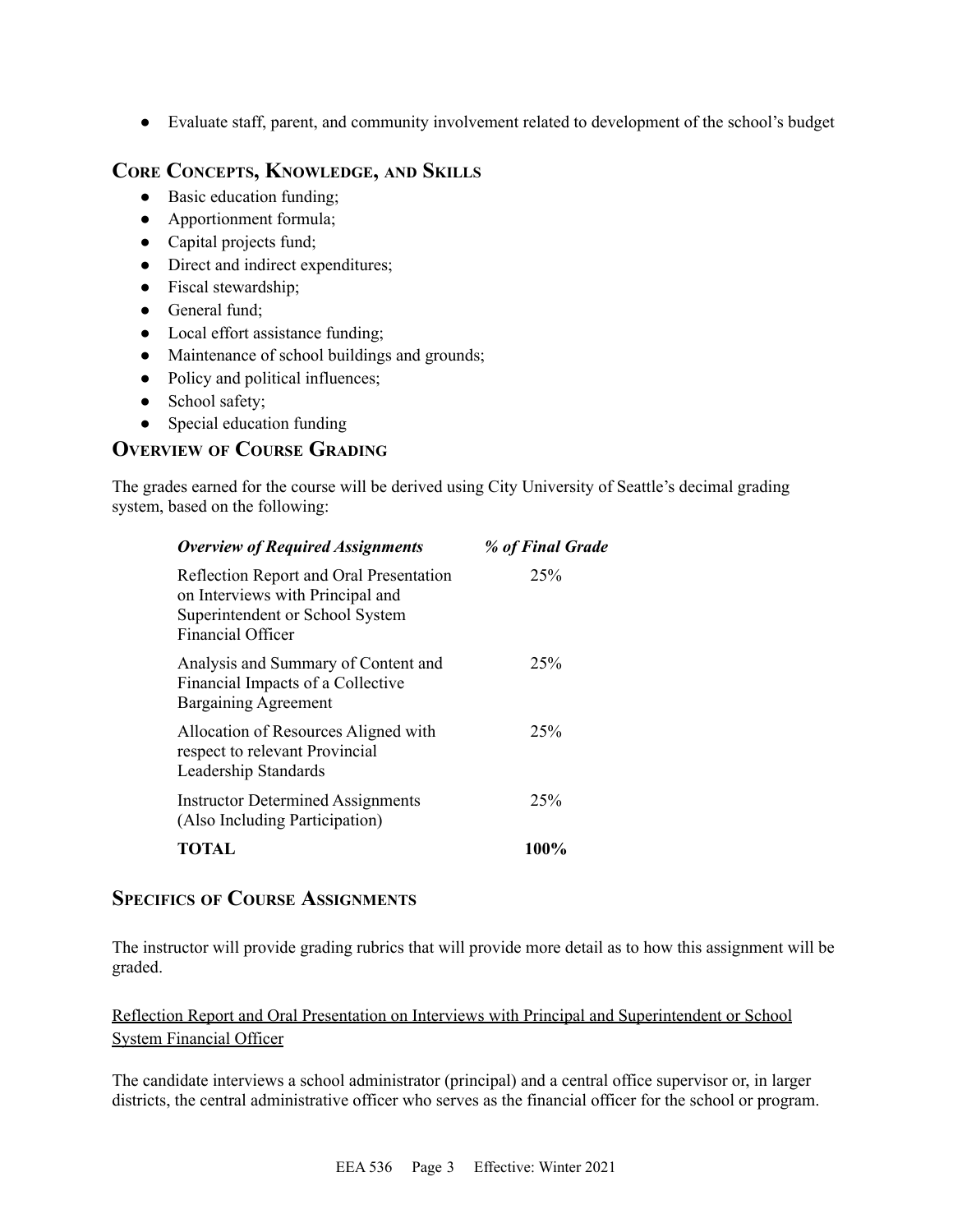The purpose of the interviews is to learn what the leaders consider important for school or program administrators to know regarding school/program finance, management, and district-level budgeting; how school administrators are expected to participate in the budgeting process and fiscal routines; and how priorities are established and maintained. Prepare a three- to five-page written reflection of each interview. Present a summary to the class.

| <b>Components</b>                                                 | % of Grade |
|-------------------------------------------------------------------|------------|
| Organization and clarity of issues with appropriate depth of      | 50%        |
| analysis, synthesis, and evaluation, in a written report.         |            |
| Voice -- statement and support of personal opinion in written and | 25%        |
| oral presentation.                                                |            |
| Ease in making presentation and engaging the audience; clarity,   | 25%        |
| pace, and organization.                                           |            |
| <b>TOTAL</b>                                                      | $100\%$    |

#### Analysis and Summary of Content and Financial Impacts of a Collective Bargaining Agreement

The candidate demonstrates an understanding of the importance of collective bargaining agreements in developing resource forecasts as well as short- and long- term school or program plans for instruction, operations, capital improvements, professional development, etc. Many principals have the opportunity to participate in the bargaining process. Strategies for win-win bargaining as well as more traditional models are addressed. Use a current contract from one's local schools and identify the requirements for the school community, school and/or program resources to include the allocation of revenues, time, and materials. Append a copy of the bargaining agreement(s) to the analysis. The analysis and summary is an APA formatted paper not to exceed five (5) pages.

| <b>Components</b>                                                 | % of Grade |
|-------------------------------------------------------------------|------------|
| Organization and clarity of issues with appropriate depth of      | 50%        |
| analysis, synthesis, and evaluation, in a written report.         |            |
| Voice -- statement and support of personal opinion in written and | 25%        |
| oral presentation.                                                |            |
| Ease in making presentation and engaging the audience; clarity,   | 25%        |
| pace, and organization.                                           |            |
| <b>TOTAL</b>                                                      | 100%       |

# Allocation of Resources Aligned with School Learning Improvement Plan and relevant Provincial Leadership Standards

The candidate gathers and analyzes data to determine whether and how the systems in the school or program work to create a safe, efficient, and effective learning environment. Administrators are expected to lead a budget development process with staff that is student-focused and based on the prioritized and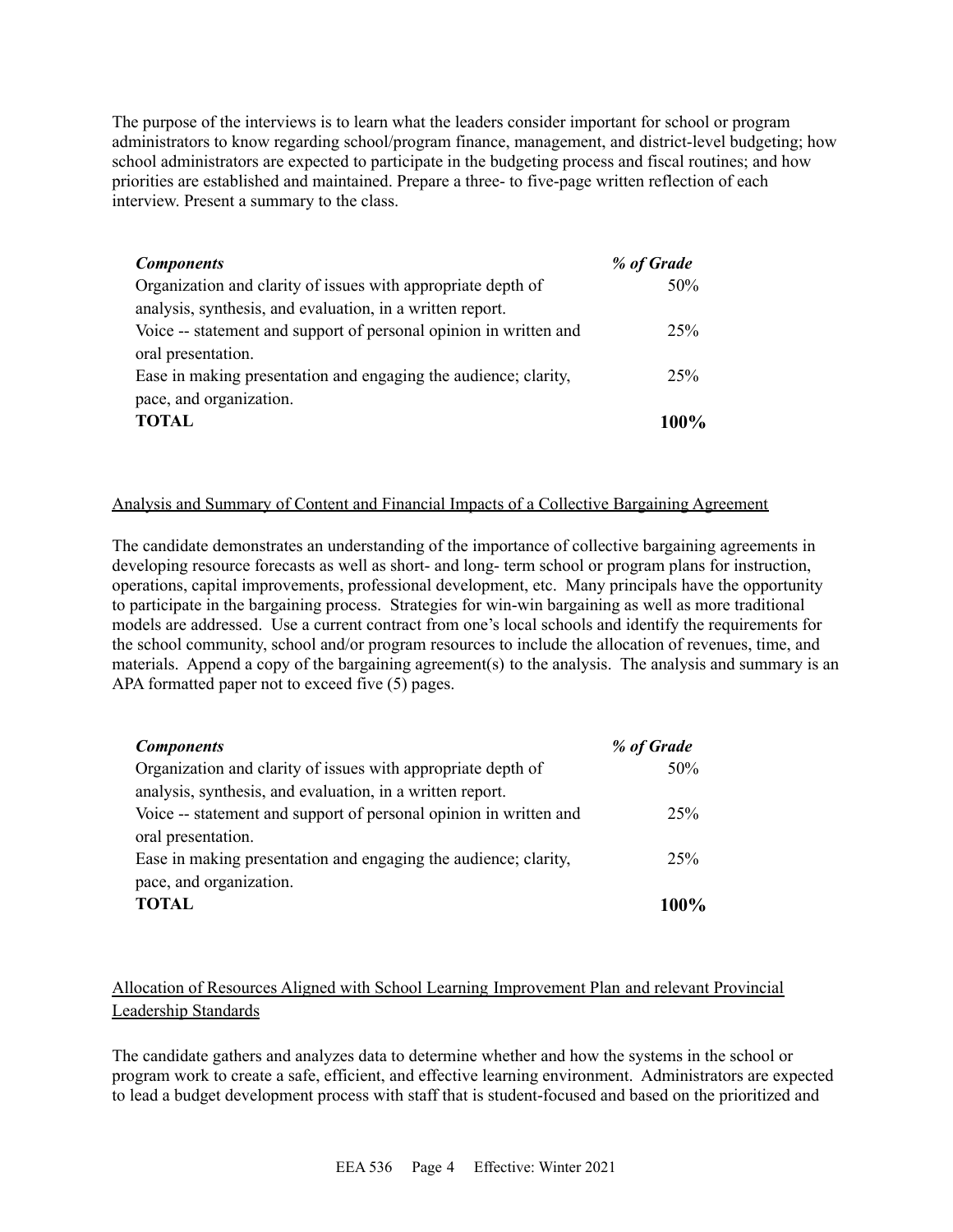targeted interventions necessary to enhance student learning (usually expressed through a school learning improvement plan). The candidate creates and analyzes a current school learning improvement plan (SLIP), its systems for allocation of revenues, expenditures, time, human and material resources. The candidate reflects upon alignment of resources with the student learning improvement goals. The candidate references the data and artifacts, and evaluates to what extent these systems work to support a safe, efficient, and effective learning environment. Based on the analysis, reflection, and evaluation, the candidate recommends changes in resource allocation(s) and/or in goals for student learning improvement. Frame the data-driven rationale and recommendations for presentation to a school or program leadership team.

| <b>Components</b>                                                     | % of Grade |
|-----------------------------------------------------------------------|------------|
| Content -- presentation of issues with appropriate depth of analysis, | 50%        |
| synthesis, and evaluation.                                            |            |
| Relevance -- presentation of an understanding of the SLIP's           | 25%        |
| relationship to the allocation of resources.                          |            |
| Clarity -- focused, organized, appropriately formatted, and           | 25%        |
| grammatically correct presentation of ideas.                          |            |
| <b>TOTAL</b>                                                          | $100\%$    |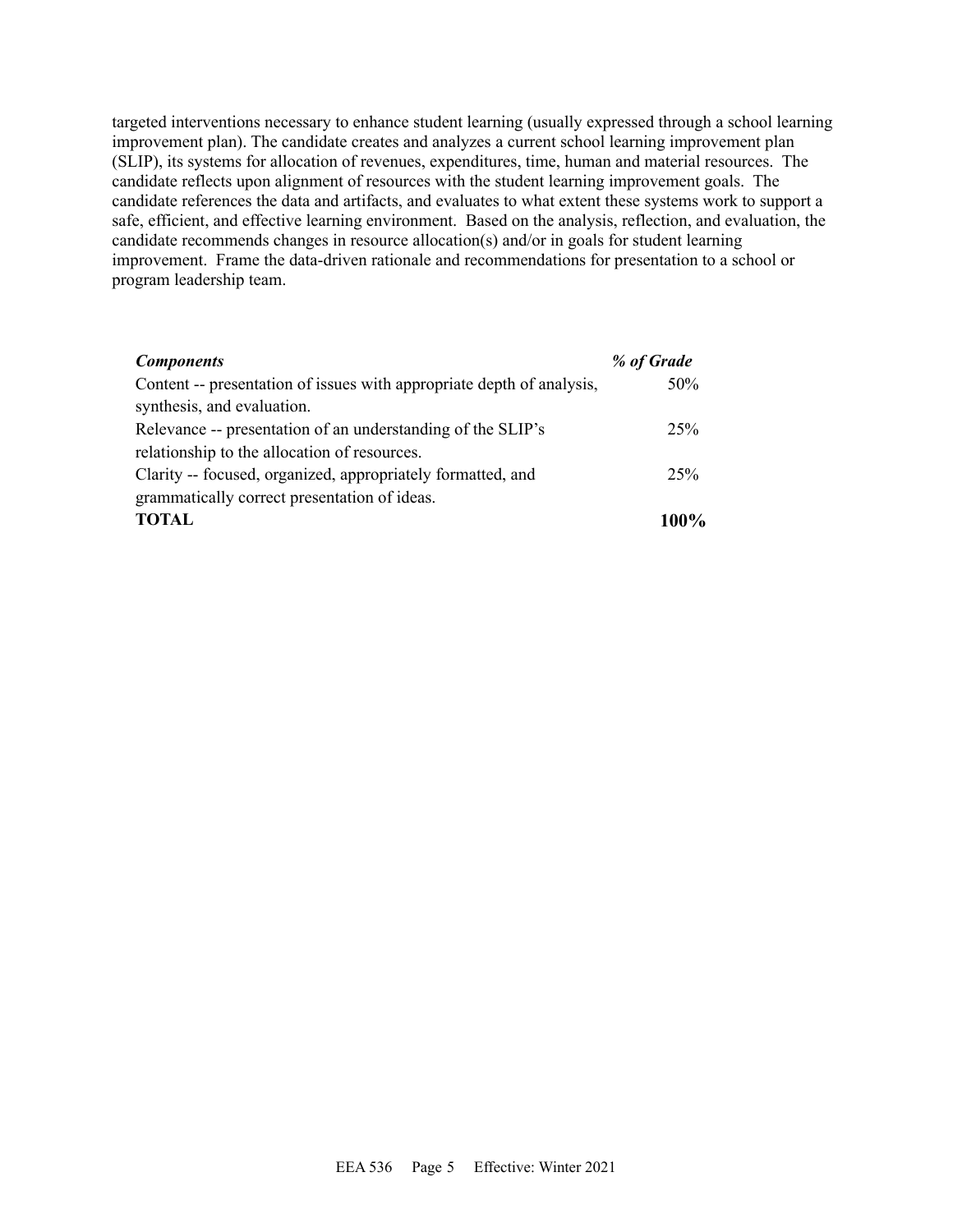# Instructor Determined Assignments (Also Including Participation)

| <b>Components</b>                                                    | % of Grade |
|----------------------------------------------------------------------|------------|
| Attendance and participation                                         | 20%        |
| Presentation—organization, technical quality, verbal $\&$ non-verbal | 40%        |
| elements                                                             |            |
| Essay, including APA formatting and writing mechanics                | 40%        |
| <b>TOTAL</b>                                                         | 100%       |

# **COURSE POLICIES**

## **Late Assignments**

## LATE ASSIGNMENT

#### **Participation**

## PARTICIPATION

## **Professional Writing**

Assignments require error-free writing that uses standard English conventions and logical flow of organization to address topics clearly, completely, and concisely. CityU requires the use of APA style.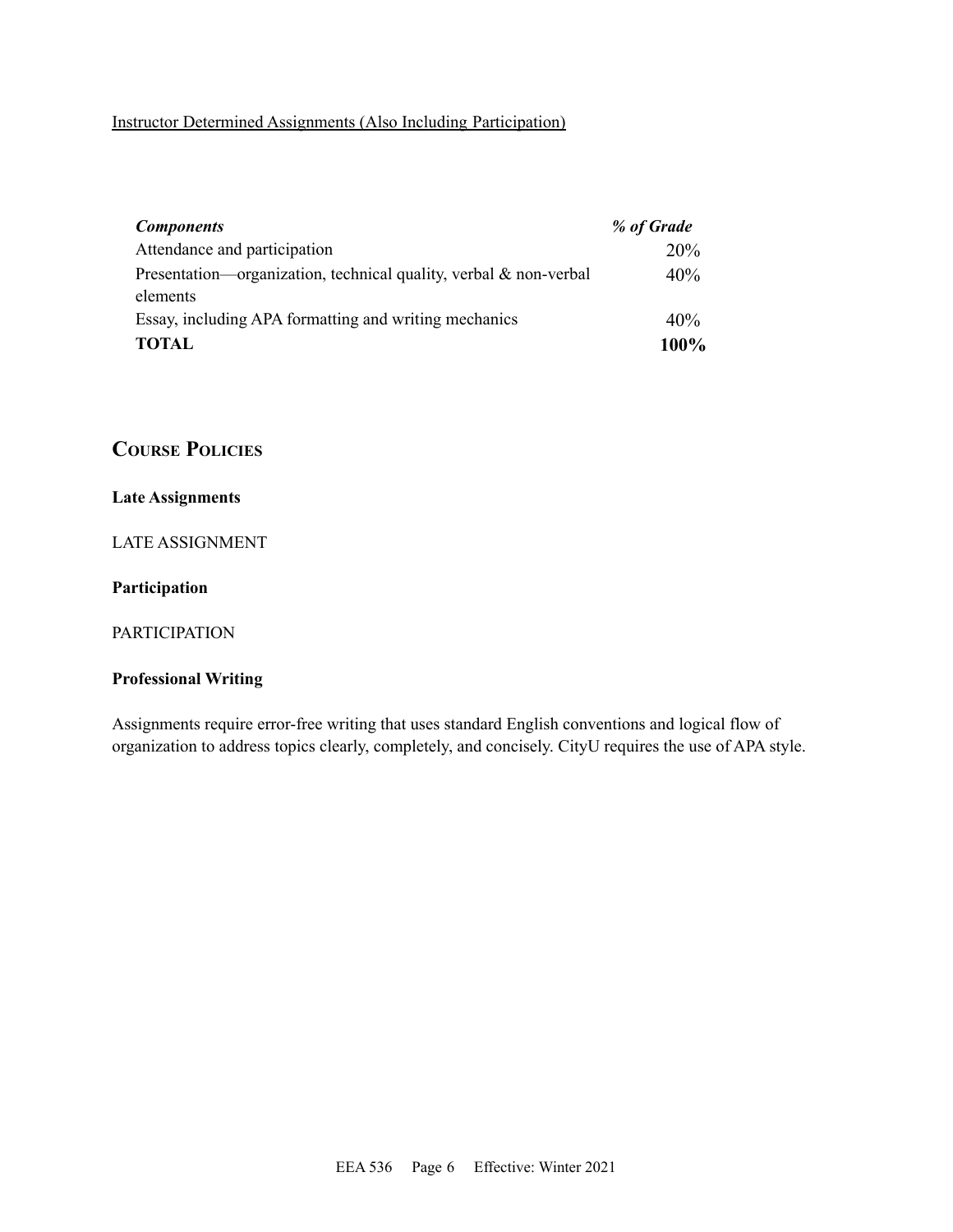# **University Policies**

You are responsible for understanding and adhering to all of City University of Seattle's academic policies. The most current versions of these policies can be found in the [University](https://www.cityu.edu/catalog/) [Catalog](https://www.cityu.edu/catalog/) that is linked from the CityU Web site.

## **Antidiscrimination**

City University of Seattle and its staff and faculty are committed to supporting our students. We value equity, diversity, and inclusion as a way of life as well as the educational opportunities it provides. City U will not tolerate any form of discrimination based on race, color, ethnicity, sexual orientation, gender identification, socioeconomic status, or religious values. If you have experienced any discrimination based on any of the above, we encourage you to report this to the University. Please report this to your instructor. If you do not feel safe reporting this to your instructor, please report to the Provost or to the Vice President of Student Affairs.

## **Non-Discrimination & Prohibition of Sexual Misconduct**

City University of Seattle adheres to all federal, state, and local civil rights laws prohibiting discrimination in employment and education. The University is committed to ensuring that the education environment is bounded by standards of mutual respect and safety and is free from discriminatory practices.

In the U.S., the University is required by Title IX of the Education Amendments of 1972 to ensure that all of its education programs and activities do not discriminate on the basis of sex/gender. Sex include sex, sex stereotypes, gender identity, gender expression, sexual orientation, and pregnancy or parenting status. Sexual harassment, sexual assault, dating and domestic violence, and stalking are forms of sex discrimination, which are prohibited under Title IX and by City University of Seattle policy. City University of Seattle also prohibits retaliation against any person opposing discrimination or participating in any discrimination investigation or complaint process internal or external to the institution. Questions regarding Title IX, including its application and/or concerns about noncompliance, should be directed to the Title IX Coordinator. For a complete copy of the policy or for more information, visit <https://my.cityu.edu/titleix> or contact the Title IX Coordinator.

In Canada, in compliance with the British Columbia Human Rights Code, the Alberta Human Rights Act, WorksafeBC, and the Workers' Compensation Board of Alberta, the University believes that its environment should at all times be supportive and respectful of the dignity and self-esteem of individuals. Discrimination, harassment and bullying conduct, whether through person to person behaviour or via electronic communications such as email or social media is not acceptable and will not be tolerated. As an educational institution, it is our responsibility to cultivate an environment of excellence, equity, mutual respect and to recognize the value and potential of every individual. The University will take all necessary steps to meet or exceed the requirements of the law to prevent discrimination, harassment and bullying. The Respectful Workplace Policy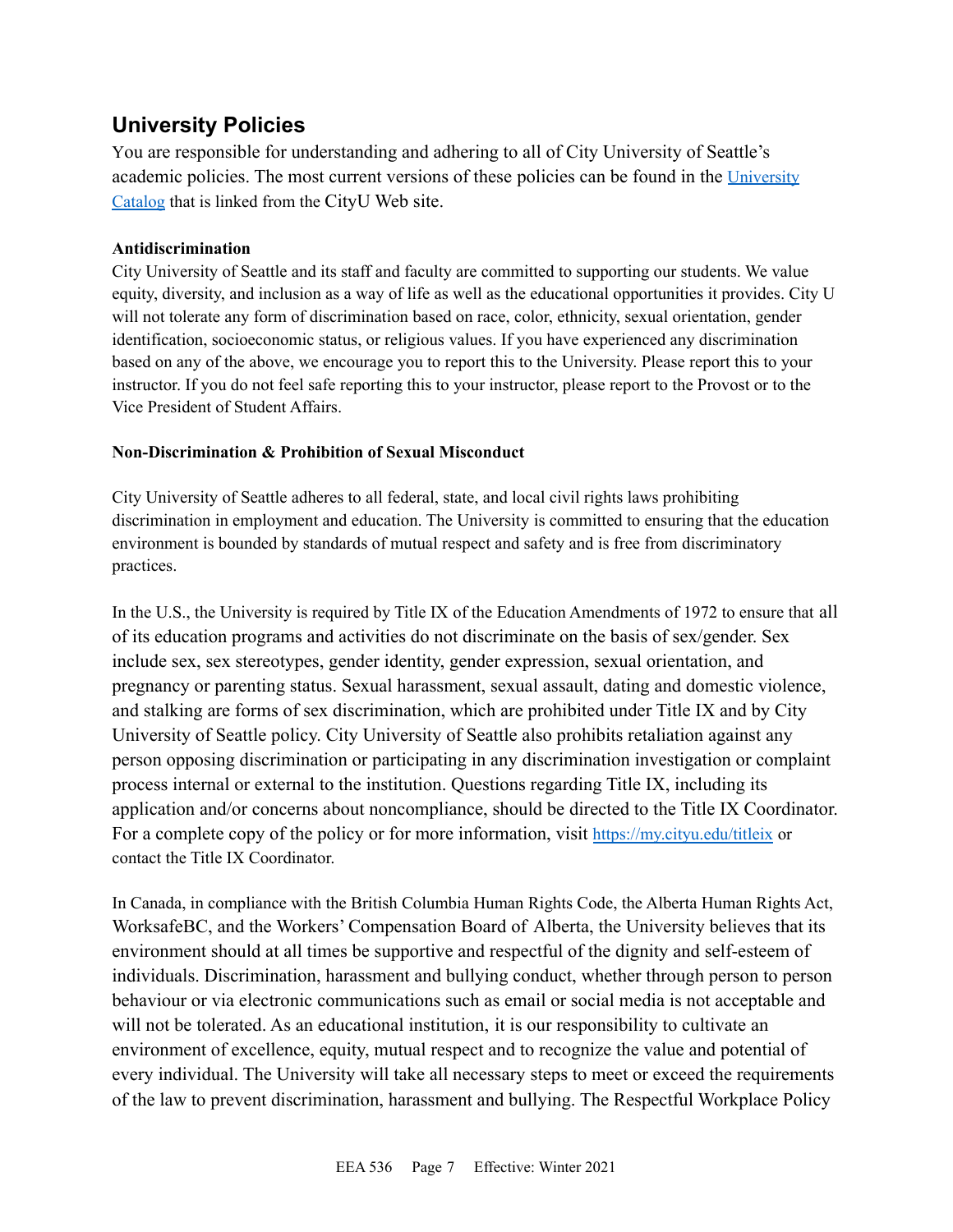for the prevention of discrimination, harassment and bullying policy and procedure can be found at <https://www.cityu.edu/discover-cityu/about-cityu/> under the Policies section or at <https://www.cityuniversity.ca/about/>.

## **Religious Accommodations**

City University of Seattle has a policy for accommodation of student absences or significant hardship due to reasons of faith or conscience, or for organized religious activities. The University's policy, including more information about how to request an accommodation, is available in the University Catalog and on the my.cityu.edu student portal. Accommodations must be requested by the 20% mark of this course (e.g. day 14 of a ten-week course, day 7 of a 5-week course) using the Religious Accommodations Request Form found on the student dashboard in the my.cityu.edu student portal.

## **Academic Integrity**

Academic integrity in students requires the pursuit of scholarly activity that is free from fraud, deception and unauthorized collaboration with other individuals. Students are responsible for understanding CityU's policy on academic integrity and adhering to its standards in meeting all course requirements. A complete copy of this policy can be found in the University Catalog in the section titled [Academic](https://www.cityu.edu/catalog/;) Integrity Policy under Student Rights & Responsibilities.

## **Attendance**

Students taking courses in any format at the University are expected to be diligent in their studies and to attend class regularly. Regular class attendance is important in achieving learning outcomes in the course and may be a valid consideration in determining the final grade. For classes where a physical presence is required, a student has attended if they are present at any time during the class session. For online classes, a student has attended if they have posted or submitted an assignment. A complete copy of this policy can be found in the [University](https://www.cityu.edu/catalog/;) Catalog in the section titled Attendance under Student Rights & Responsibilities.

# **Final Assignments Due Date**

Final assignments for each class at CityU must be due on or before the final date of the course as indicated in the university's course information system. Due dates that extend beyond the final date of the course may negatively impact tuition funding for students.

# **Support Services**

# **Disability Services Accommodations Statement**

Students with documented disability who wish to request academic accommodations are encouraged to contact Disability Support Services to discuss accommodation requests and eligibility requirements. Please contact Disability Support Services at disability@cityu.edu or 206.2369.4752 or visit the [Disability](https://my.cityu.edu/department/disability-support-services/) Support Services page in the my.cityu.edu portal. Confidentiality will be observed in all inquiries. Once approved, information about academic accommodations will be shared with your course instructors.